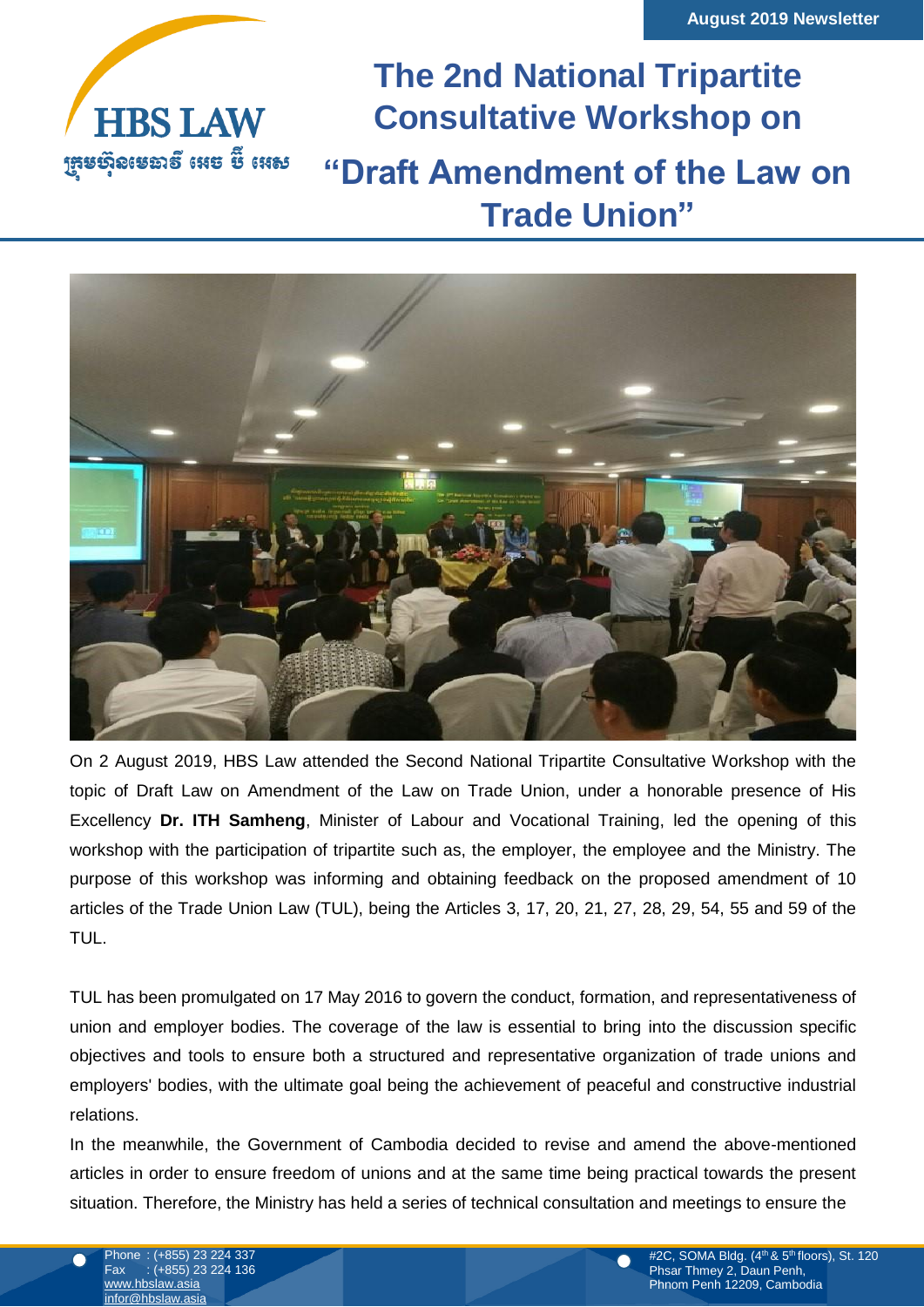amended trade union law does not conflict with other existing laws and regulations and has the consensus of all relevant parties.

The first National Tripartite Consultative Workshop on Draft Amendment of the Law on Trade Union was held on 25 April 2019. The participants consisted of different fields and sectors, including the Federation of Trade Union, the employees association, the representatives of arbitration council foundation and the arbitration council, the representative of inter-ministry and the representative of ACILS Organization, totaling 178 people. HBS Law also participated in this first National consultation.

portice the change to roise, shore, and provid parties the chance to raise, share, and provide inputs on the draft TUL. Although the government believes these amendments set the Labour-related regulations on more comprehensive international standards, there are still groups who raise their concerns on the fact that these proposed amendments on the draft TUL are not subject to legal restrictions. Overall, we can conclude that these national tripartite workshops are playing a positive and crucial role in giving all relevant

HBS Law

*The information provided is for information purposes only, and is not intended to constitute legal advice.*